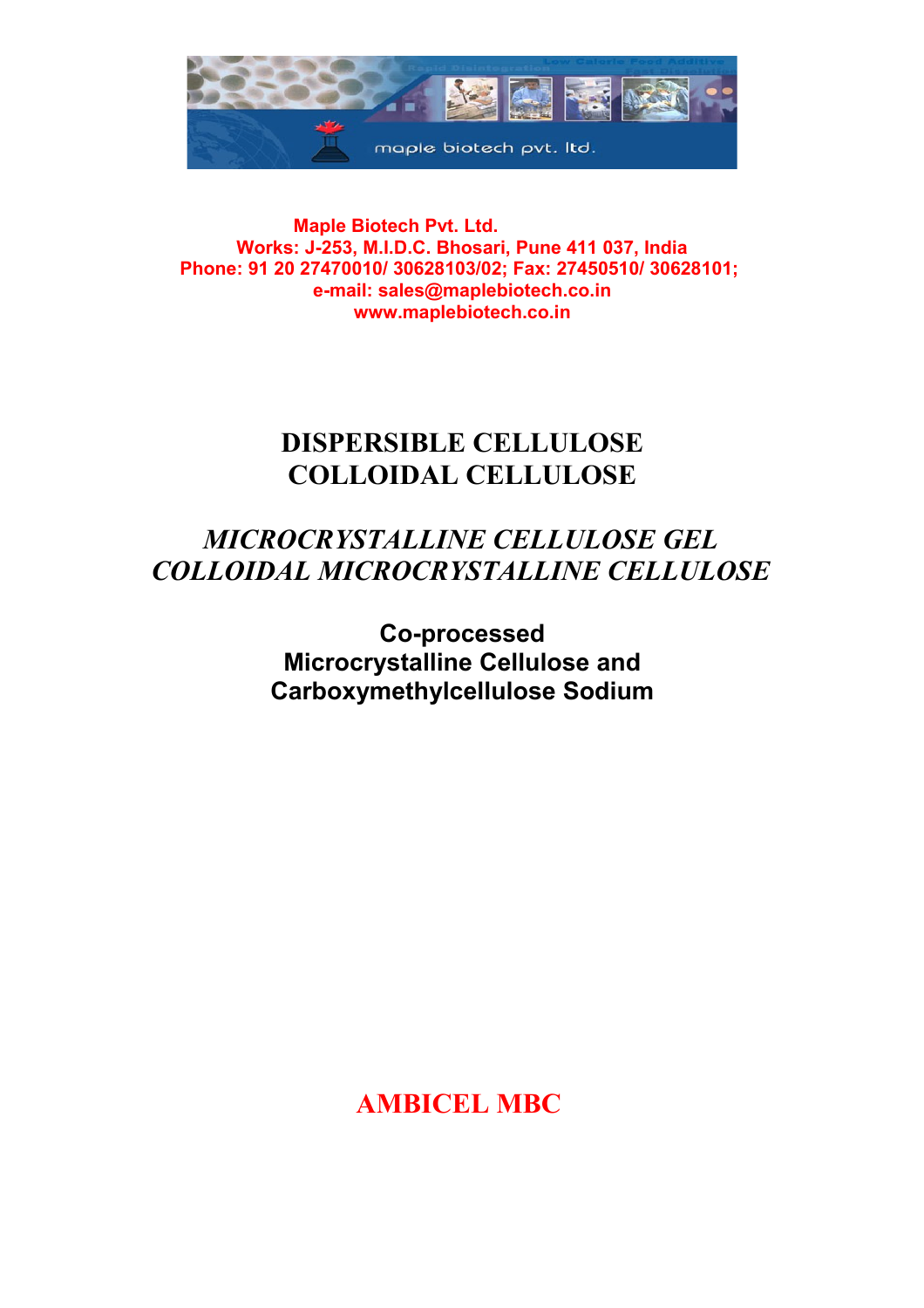

**Ambicel MBC is water insoluble hydrocolloid. It has got excellent dispersibility in water. Sodium Carboxymethylcellulose is co-processed with partially depolymerized highly purified cellulose to make Ambicel MBC. Incorporation of Sodium Carboxymethylcellulose in the microfibrils of Microcrystalline Cellulose before drying prevents bonding of microfibrils during drying. This action of Sodium Carboxymethylcellulose (CMC) makes Ambicel MBC higly dispersible Gel forming cellulose.**

**After stirring in water Ambicel MBC forms either colloidal sol or white opaque gel, depending upon concentration. Individual microfibrils of cellulose get separated when dispersed in water and forms gel or colloidal dispersions. In water, with shear, Ambicel MBC forms a three-dimensional matrix comprised of millions of insoluble microcrystals that form a stable, thixotropic gel.**

# **APPLICATIONS OF AMBICEL MBC:**

**Applications of Ambicel MBC by virtue of their special qualities are given below:**

| 1. Emulsion Stabilizer              | <b>Pharmaceutical &amp; cosmetic creams</b>        |
|-------------------------------------|----------------------------------------------------|
| 2. Foam Stabilizer                  | <b>Aerosol Foams</b>                               |
| 3. O/W Emulsifier                   | <b>Pharmaceutical &amp; cosmetic lotions &amp;</b> |
|                                     | creams                                             |
| 4. Suspending agent                 | <b>Pharmaceutical &amp; cosmetic</b>               |
|                                     | suspensions, reconstitutable                       |
|                                     | suspensions                                        |
| 5. Body Agent, Stiffener, Opacifier | <b>Pharmaceutical &amp; Cosmetic Creams,</b>       |
|                                     | <b>Cosmetic Gels, Vaginal Gels</b>                 |

# **FOOD APPLICATIONS:**

**Ambicel MBC finds applications in food products as additive in dairy products like, Butter, Cheese. It gives good mouth feel to frozen deserts and ice creams. It prevents crystal formation in ice creams and acts as stabilizer. It**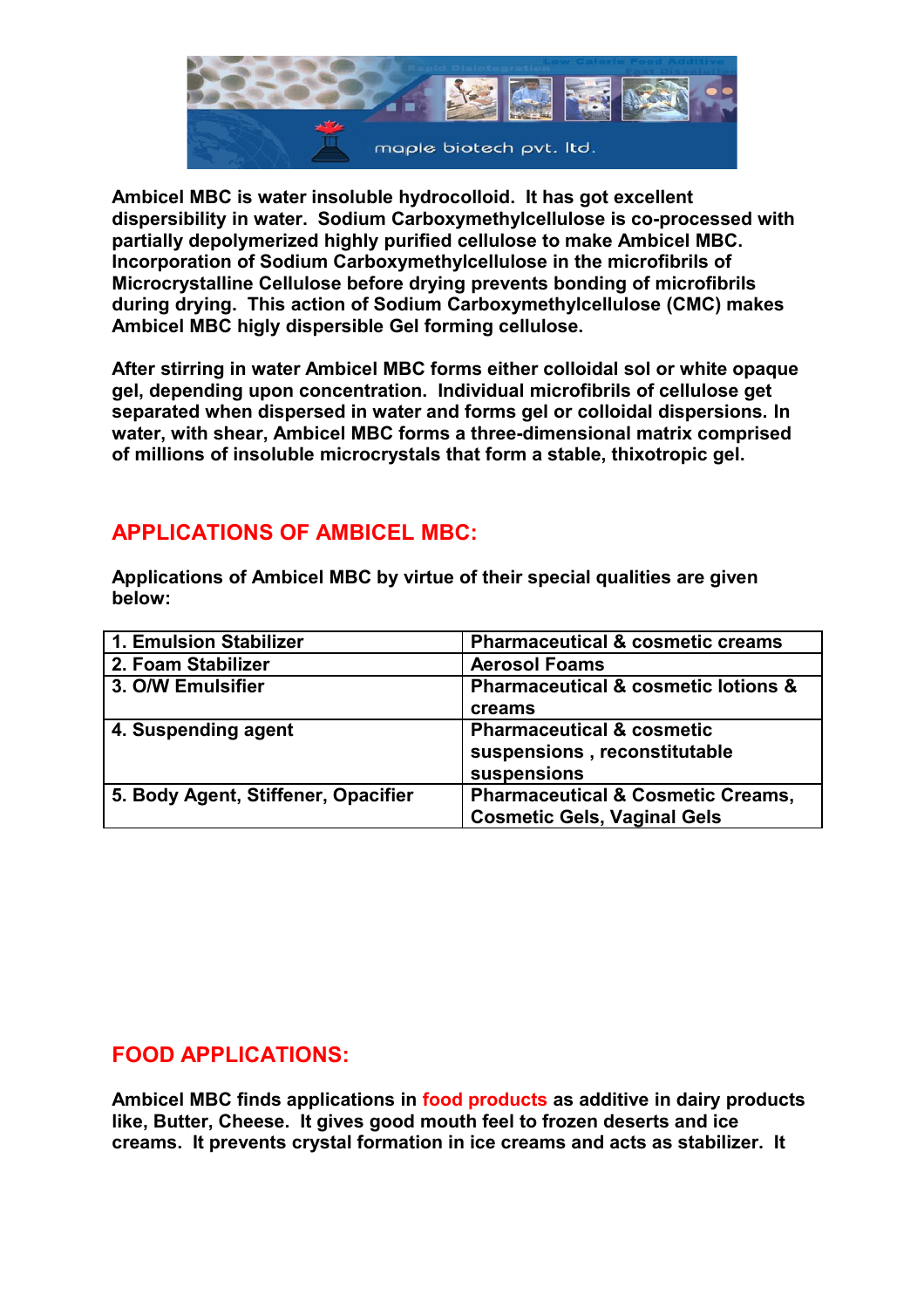

**has excellent Freeze-Thaw stability and hence it finds application in wide range of frozen products. In cheese & butter it finds application to get better spreadability. Due to high water binding capacity and emulsion stabilization property, it imparts good texture and creaminess to dairy product, prevents fat separation. It reduces fat content and calorie reduction also imparts dietary fiber enrichment. In yogurts it improves creaminess and better mouth feel. It substitutes starch due to better gloss, appearance and color of the products. Anticaking property of Anbicel MBC is useful in Cheese powder, Grated and shredded cheese. Longer shelf life of dairy products by virtue of surface moisture reduction is the greatest advantage of Ambicel MBC in dairy products. Ambicel MBC provides a stabilizer system for preparing a product having a dairy-like base which can withstand sufficient heat processing to provide shelf stable cans of the product. The stabilizer system comprises a combination of Ambicel MBC in a base of milk solids, oils or partially hydrogenated oils, emulsifiers, acids, and phosphates. The texture of the product may that of fresh sour cream, fresh cream cheese, fresh cream, or fresh farmer cheese, depending upon the amount of stabilizer included in the formutation**

### **Bakery Products:**

**Control flow property**

- **Achieve desirable texture**
- **Extend shelf-life**
- **Reduce fat**
- **Improve cutting characteristics**

### **Beverages:**

- **Suspend solids such as cocoa and minerals**
- **Improve mouthfeel**
- **Enhance creamy texture**
- **Provide creamy texture**
- **Provide stability under ambient and refrigerated conditions**
- **Benefits either hot or cold systems**
- **May be used for dairy, soy, whey or non-protein systems**

## **Dairy:**

- **Increase yield**
- **Improve texture**
- **Provide creamy mouthfeel and excellent flavor release**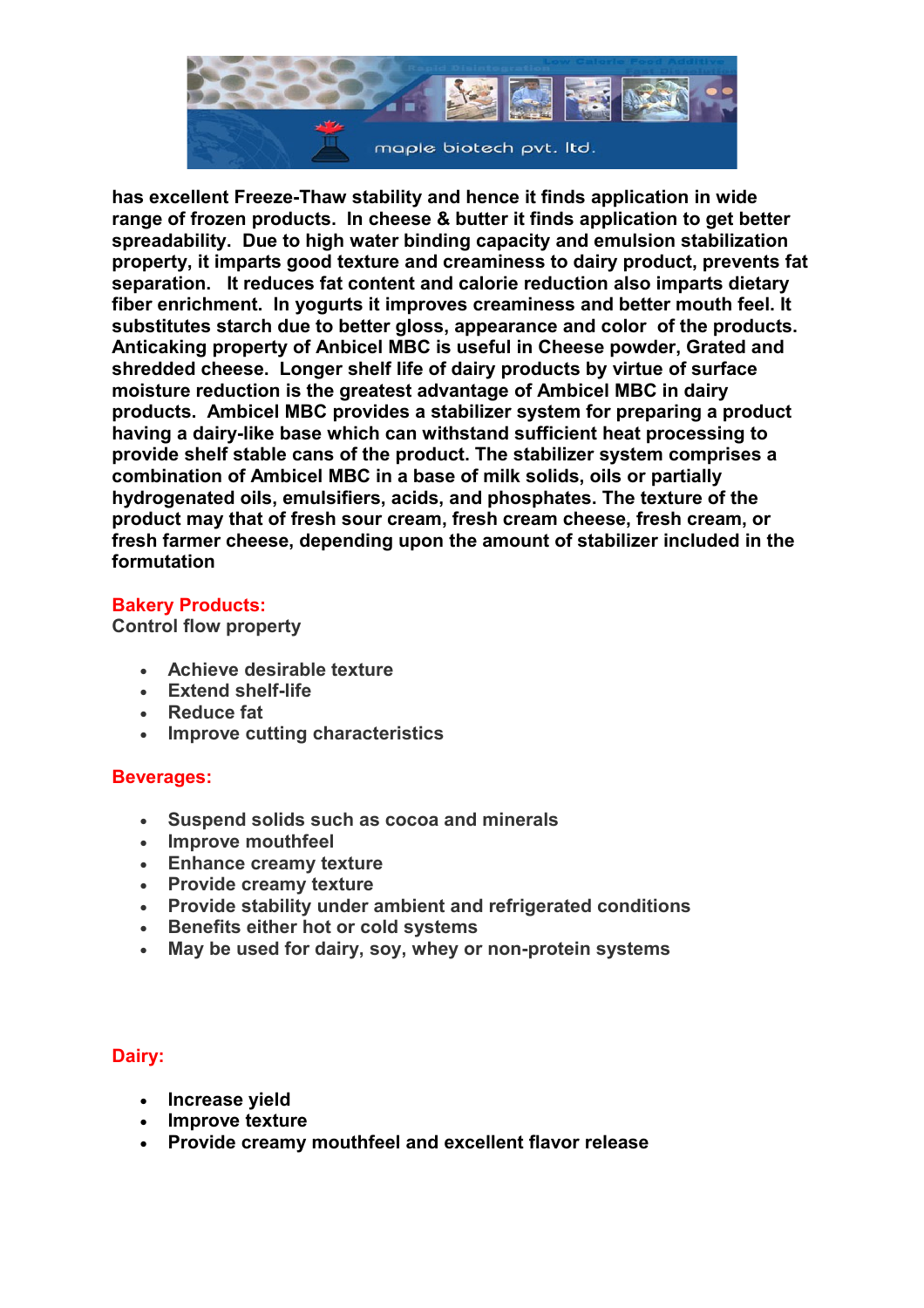

- **Control syneresis**
- **Enable organic labeling**

### **Deserts:**

- **Provide wide range of textures**
- **Provide formulation flexibility for dry-mix or RTE**
- **Reduce preparation time for consumer**
- **Provide sheen**
- **Provide air-cell stabilization**
- **Enable cold or hot process**
- **Minimize syneresis and provide stability**
- **Enable gelatin-free or egg-free formulation**

### **Dressing, Sausages & Cream:**

- **Provide wide range of textures**
- **Provide formulation flexibility for dry-mix or RTE**
- **Reduce preparation time for consumer**
- **Provide sheen**
- **Provide air-cell stabilization**
- **Enable cold or hot process**
- **Minimize syneresis and provide stability**
- **Enable gelatin-free or egg-free formulation**

## **ICE CREAME:**

- **Impart rich and creamy texture in a wide range of ice creams**
- **Deliver the health benefits of reduced fat ice cream with indulgent taste**
- **Control melt-down and improve shape retention**
- **Facilitate mix uniformity and Improve extrusion properties**
- **Reduce heat-shock and shrinkage**

### **Meat & Seafood:**

- **Increase yield and improve processing**
- **Improve natural juice and marinade retention**
- **Improve texture and sliceability**
- **Replace fat and enable lower sodium usage**
- **Enhance freeze-thaw stability**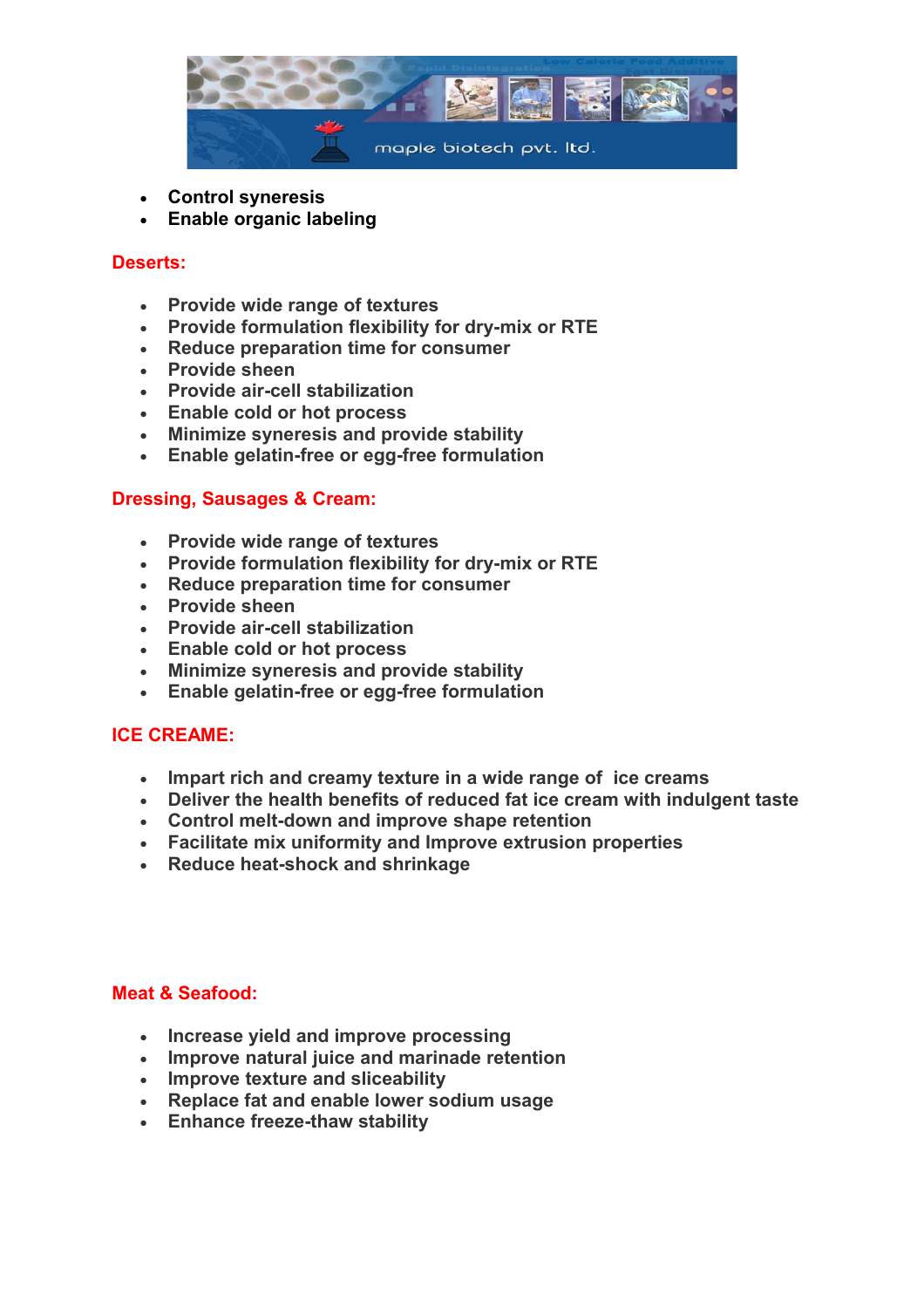

# **PHARMACEUTICAL APPLICATIONS:**

**Ambicel MBC is used in pharmaceutical suspensions, emulsions, nasal sprays, and creams. The wide range of thixotropies, viscosities, gel strengths, and dispersion characteristics of this product line provide unparalleled suspension stability and functional versatility.** 

**Due to versatility in thixotropic properties and Gel strengths Ambicel MBC is highly useful in Cosmetic preparations like, creams, lotions and pastes. It also finds application in topical drug delivery system.**

**Ambicel MBC is also used in oral care formulations like tooth paste and dentifrice.**

## **AMBICEL MBC IN COSMETICS:**

**Ambicel finds application in variety of cosmetics due to its following properties**

- **[ABSORBENT](http://ec.europa.eu/enterprise/cosmetics/cosing/index.cfm?fuseaction=search.results&function=2&search)**
- **[ANTICAKING](http://ec.europa.eu/enterprise/cosmetics/cosing/index.cfm?fuseaction=search.results&function=3&search)**
- **[BULKING](http://ec.europa.eu/enterprise/cosmetics/cosing/index.cfm?fuseaction=search.results&function=17&search)**
- **[EMULSION STABILISING](http://ec.europa.eu/enterprise/cosmetics/cosing/index.cfm?fuseaction=search.results&function=27&search)**
- **[OPACIFYING](http://ec.europa.eu/enterprise/cosmetics/cosing/index.cfm?fuseaction=search.results&function=42&search)**
- **[STABILISING](http://ec.europa.eu/enterprise/cosmetics/cosing/index.cfm?fuseaction=search.results&function=57&search) over wide** *p***H range**
- **[VISCOSITY CONTROLLING](http://ec.europa.eu/enterprise/cosmetics/cosing/index.cfm?fuseaction=search.results&function=63&search)**

# **SPECIFICATION SHEET**

#### **DISPERSIBLE MICROCRYSTALLINE CELLULOSE GEL AMBICEL MBC 591**

| TEST                                            | <b>SPECIFICATIONS</b>                        |
|-------------------------------------------------|----------------------------------------------|
| <b>Description</b>                              | A white to off white Powder                  |
| <b>Identification</b>                           | USPNF Monograph Identification Tests A, B, C |
| Viscosity 1.2% Solids at<br>25°C Brookfield/LVF | $65±26$ CPS                                  |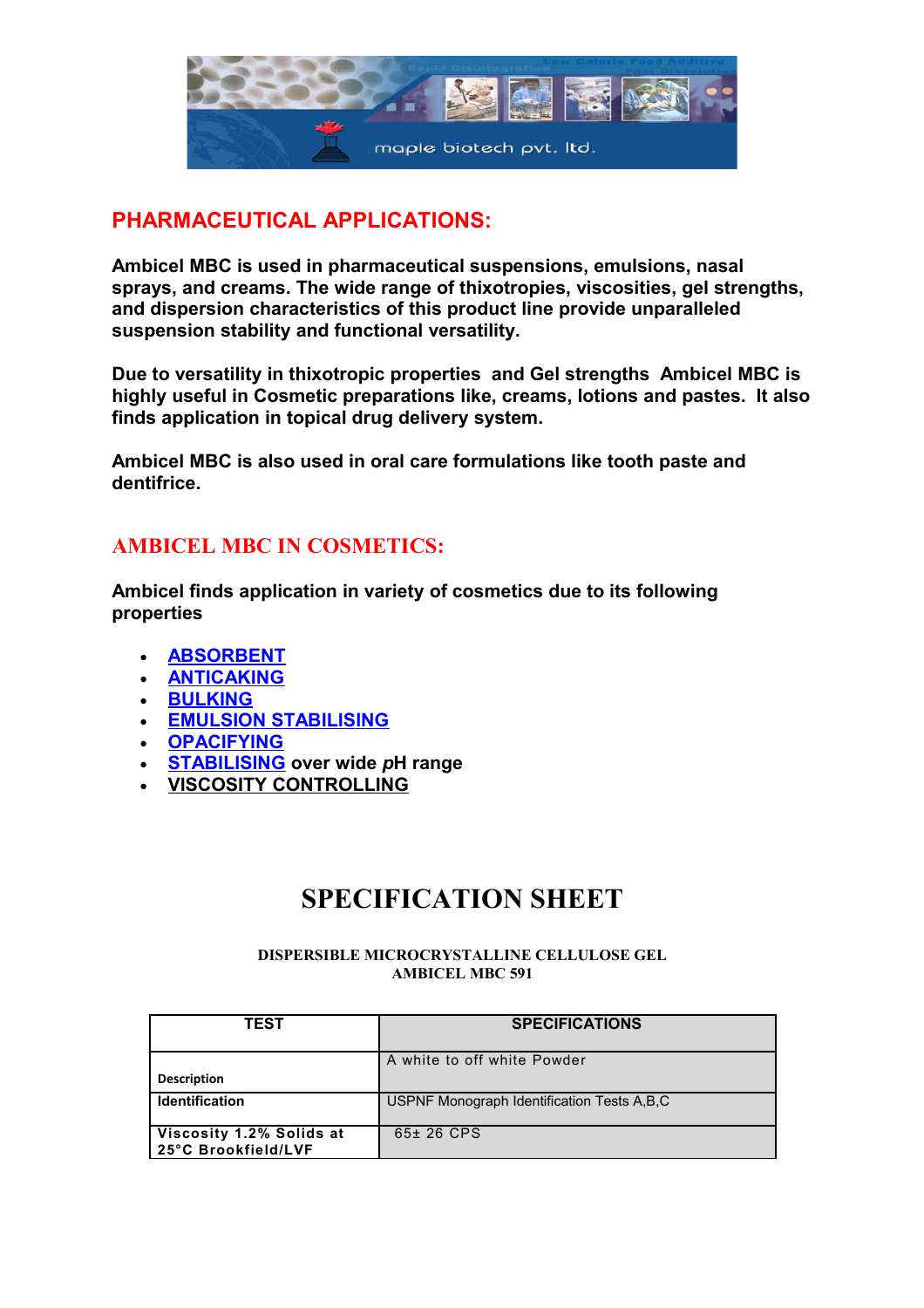

| рH                                   | $6.0 - 8.0$                                |
|--------------------------------------|--------------------------------------------|
| <b>Residue on Ignition %</b>         | <b>NMT 5.0</b>                             |
|                                      |                                            |
| Assay as Sodium                      | $8.3 - 13.8$                               |
| <b>Carboxymethyl Cellulose %</b>     |                                            |
| Loss on Drying%                      | <b>NMT 6.0</b>                             |
| <b>Particle Size</b>                 |                                            |
| <b>Retention on 60 mesh</b>          | NMT 0.1%                                   |
| <b>Retention on 325 mesh</b>         | <b>NMT 45%</b>                             |
| <b>Heavy Metals</b>                  | Max. 10 ppm                                |
| <b>Clarity of solution</b>           | soluble                                    |
| <b>Chlorides %</b>                   | NMT 0.355                                  |
| Sulphate %                           | <b>NMT 0.48</b>                            |
| <b>Total Aerobic Microbial Count</b> | $mav$ $400$ $dudam$                        |
| Total Molds and Yeast Count          | <b>SPECIFICATIONS</b>                      |
| <b>Peogription</b>                   | A white to off white Powder                |
| <b>Salmonella</b>                    |                                            |
| <b>Sichurgustion</b>                 | USPNF Monograph Identification Tests A,B,C |
| <b>Pseudomonas</b>                   |                                            |
| Viscosity 1.2% Solids at 25°C        | $120 \pm 50$ CPS                           |
| <b>Brookfield/LVF</b>                |                                            |
| pН                                   | $6.0 - 8.0$                                |
| <b>Residue on Ignition %</b>         | <b>NMT 5.0</b>                             |
|                                      |                                            |
| <b>Assay as Sodium</b>               | $11.0 \pm 3$                               |
| <b>Carboxymethyl Cellulose %</b>     |                                            |
| Loss on Drying%                      | <b>NMT 8.0</b>                             |
| <b>Particle Size</b>                 |                                            |
| <b>Retention on 60 mesh</b>          | NMT 0.1%                                   |
| <b>Retention on 200 mesh</b>         | <b>NMT 40%</b>                             |
| <b>Heavy Metals</b>                  | Max. 10 ppm                                |
| <b>Total Aerobic Microbial Count</b> | max. 100 cfu/gm                            |
| <b>Total Molds and Yeast Count</b>   | Max. 10 cfu/gm                             |
|                                      |                                            |
| E. Coli Salmonella                   | absent (Pharma Eur/ USP)                   |

### **SPECIFICATION SHEET DISPERSIBLE MICROCRYSTALLINE CELLULOSE GEL AMBICEL MBC 581**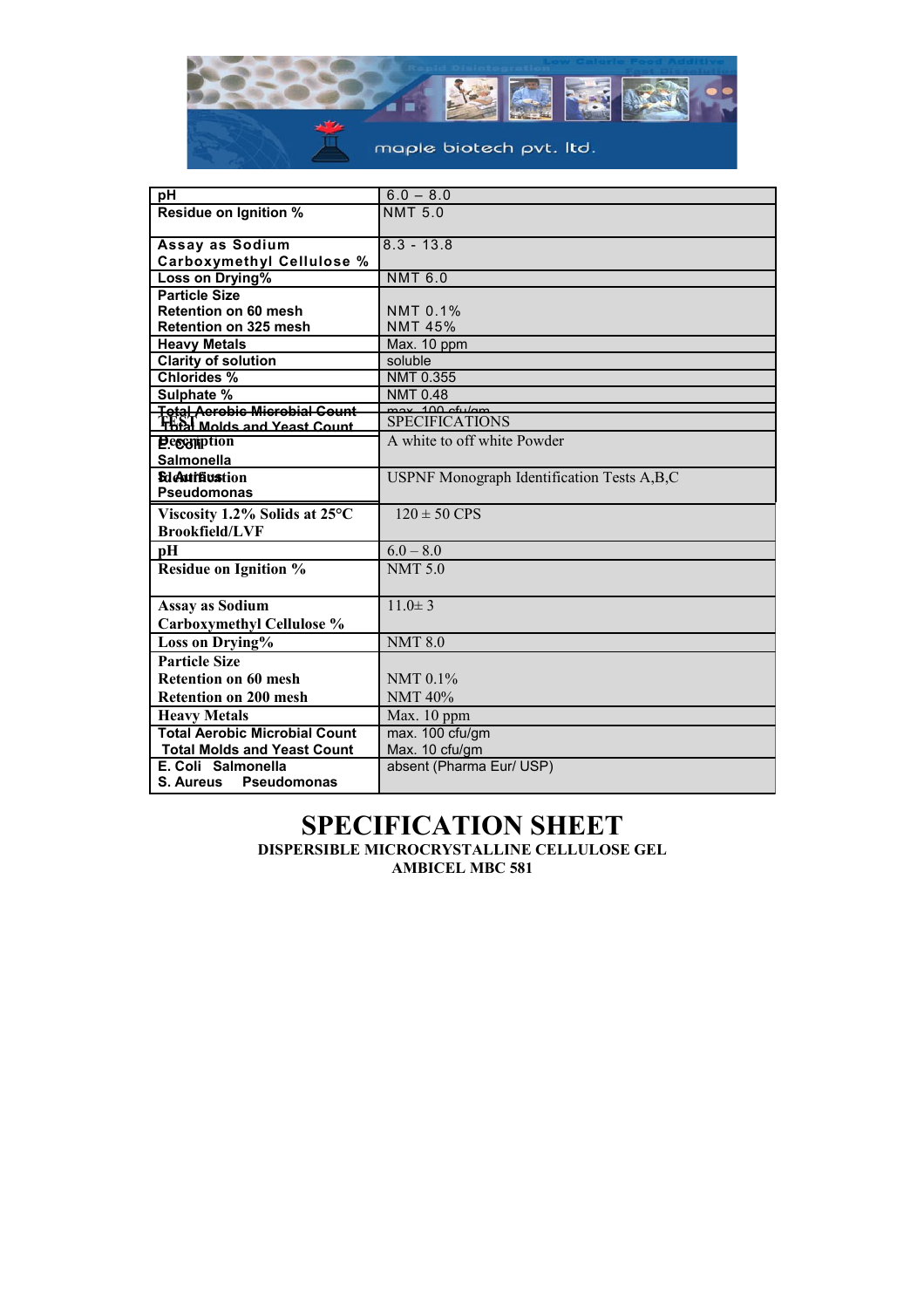

### APPLICATIONS OF AMBICEL IN FOOD INDUSTRY EXAMPLES

Application: Bar Mixes

Chocolate Drinks **Confections** Dressings Fillings Food Service High Fiber Drinks Icings Lowfat Sour Cream Puffed Snacks Sauces Whipped Toppings

Heat treated cream cheese preparations

Properties of AMBICEL in cream cheese:

• neutral in taste and smell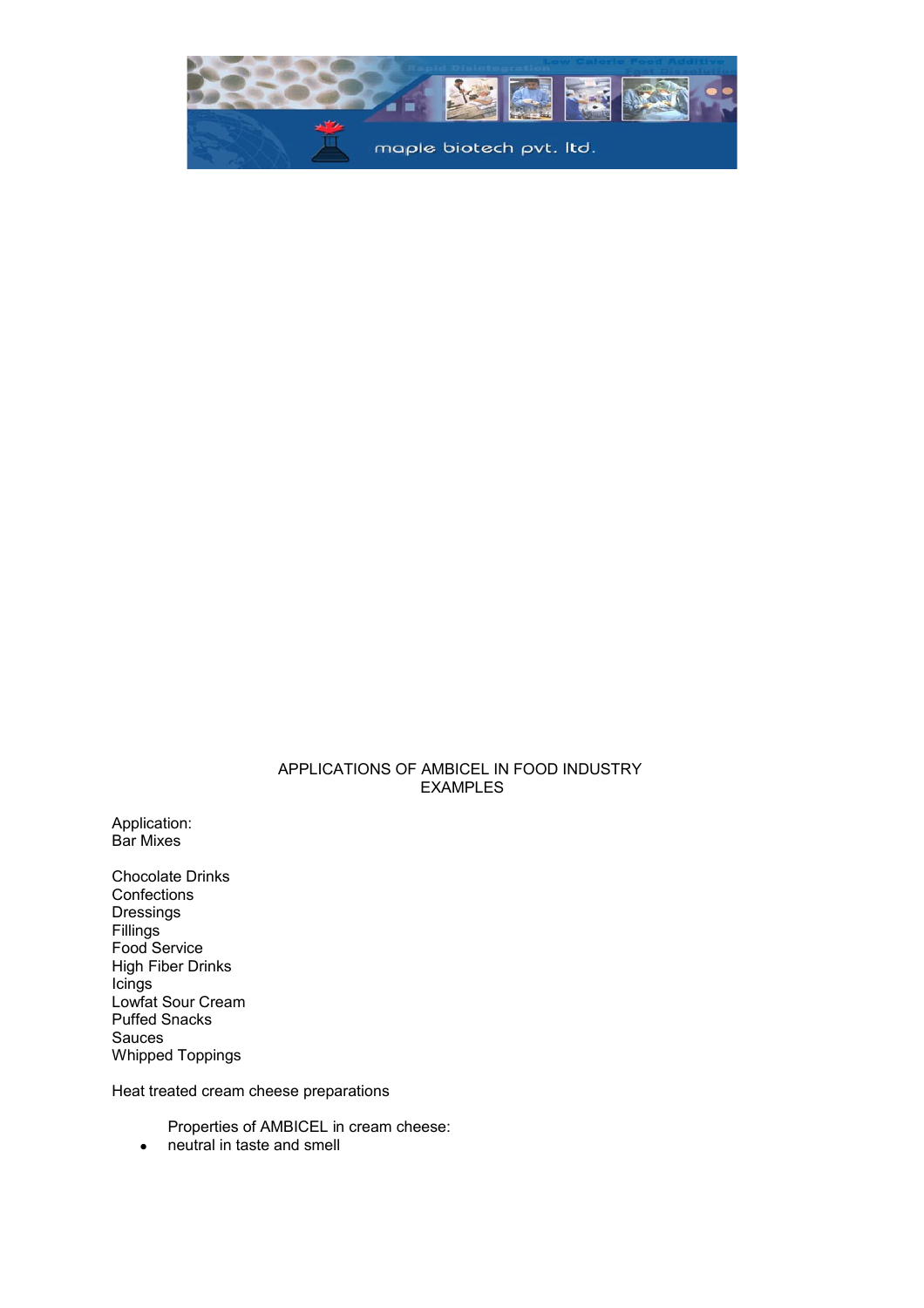

- light to white color
- low bioburden / microorganisms
- calorie-free
- synergistic effect with hydrocolloids
- high water and oil-binding capacity
- food

**Advantages** 

- improvement of texture
- protein stabilization
- improved sensory properties
	- Processed cheese and processed cheese preparations
- higher water-binding capacity
- better spreadability
- good creaminess and emulsification ability
- partial substitute for phosphate
- dietary fiber enrichment / fat reduction

### Cheese substitutes

- improved texture
- better water-binding
- good re-melting properties
- improved shelf-life
- prevents fat separation

Yogurt, yogurt drinks

- substitute for conventional thickening agents
- stabilization with simultaneous dietary fiber enrichment
- not sensitive to pH value and temperature influences
- creamier, well-rounded taste

Grated cheese, shredded cheese, cheese powder

- ideal anticaking agent
- ICE CREAMS
- Provides a creamy mouthfeel and smooth texture
- Imparts added body and mouthfeel normally associated with higher fat products
- Offers significant protection against shrinkage in frozen desserts
- Enhances ice cream quality of novelties extruded at higher temperatures
- Interacts with casein for enhanced functionality
- Replaces 1% to 2% butterfat or milk solids non fat when used at recommended levels
- Provides protection against whey off in resale mix and under slow hardening condition

#### YOGURT

- Control meltdown
- Allow clean flavor release
- Impart foam stability
- Improve extrusion properties
- Impart smooth texture and creamy mouthfeel
- Heat shock protection

### AMBICEL IN PHARMACEUTICAL PREPARATIONS

Ambicel Microcrystalline Cellulose is useful in Pharmaceutical Applicationsas:

- Suspending agent
- **•** Emulsion Stabilizer
- Oil/ Water Emulsifier